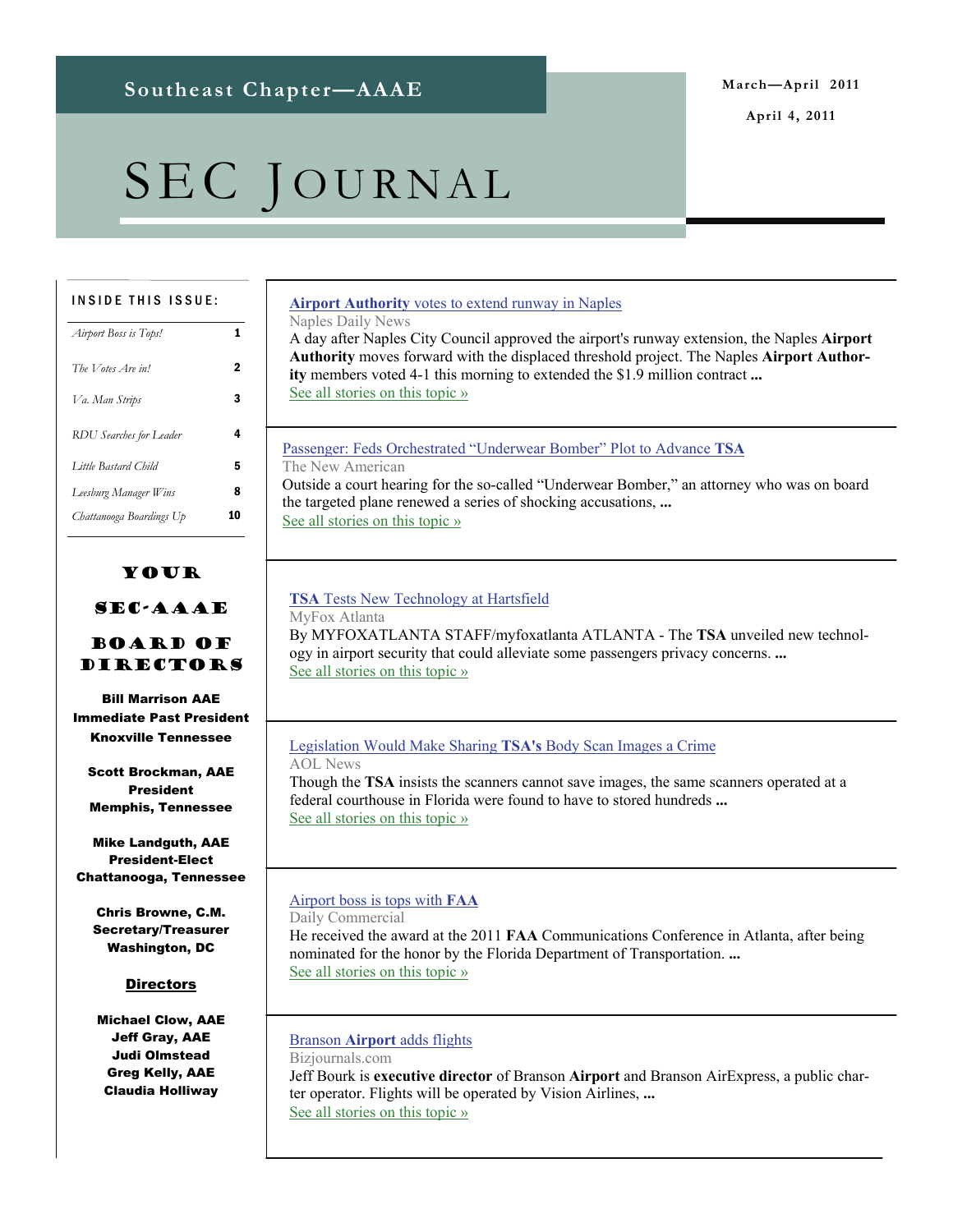### **The Votes Are in!**

**Congratulations to the following individuals and airports for receiving the 2011 SEC-AAAE Corporate Awards of Excellence!** 

**Bob Ball—2011 Airport Professional of the Year.** 

**SW Florida International Airport—2011 Commercial Airport Project of the Year Award in the Airfield Project Category for excellence in Wildlife Management** 

**Nashville International Airport—2011 Commercial Airport Project of the Year Award in the Architectural Category for their Integrated Baggage Handling System.** 

**Ashville Regional Airport—2011 General Aviation Airport Project of the Year Award in the Airfield Project Category for their North General Aviation Terminal Apron.** 

**Myrtle Beach International Airport—2011 General Aviation Airport Project of the Year Award in the Architectural Category for their New General Aviation Terminal.** 

**Delta Airport Consultants, Inc.—Southeast Chapter AAAE 2011 Corporate Member of the Year.** 

**Roger Milliken—Former Chairman, Greenville-Spartanburg Airport Commission, Award of Special Recognition, Lifetime Achievement Award.**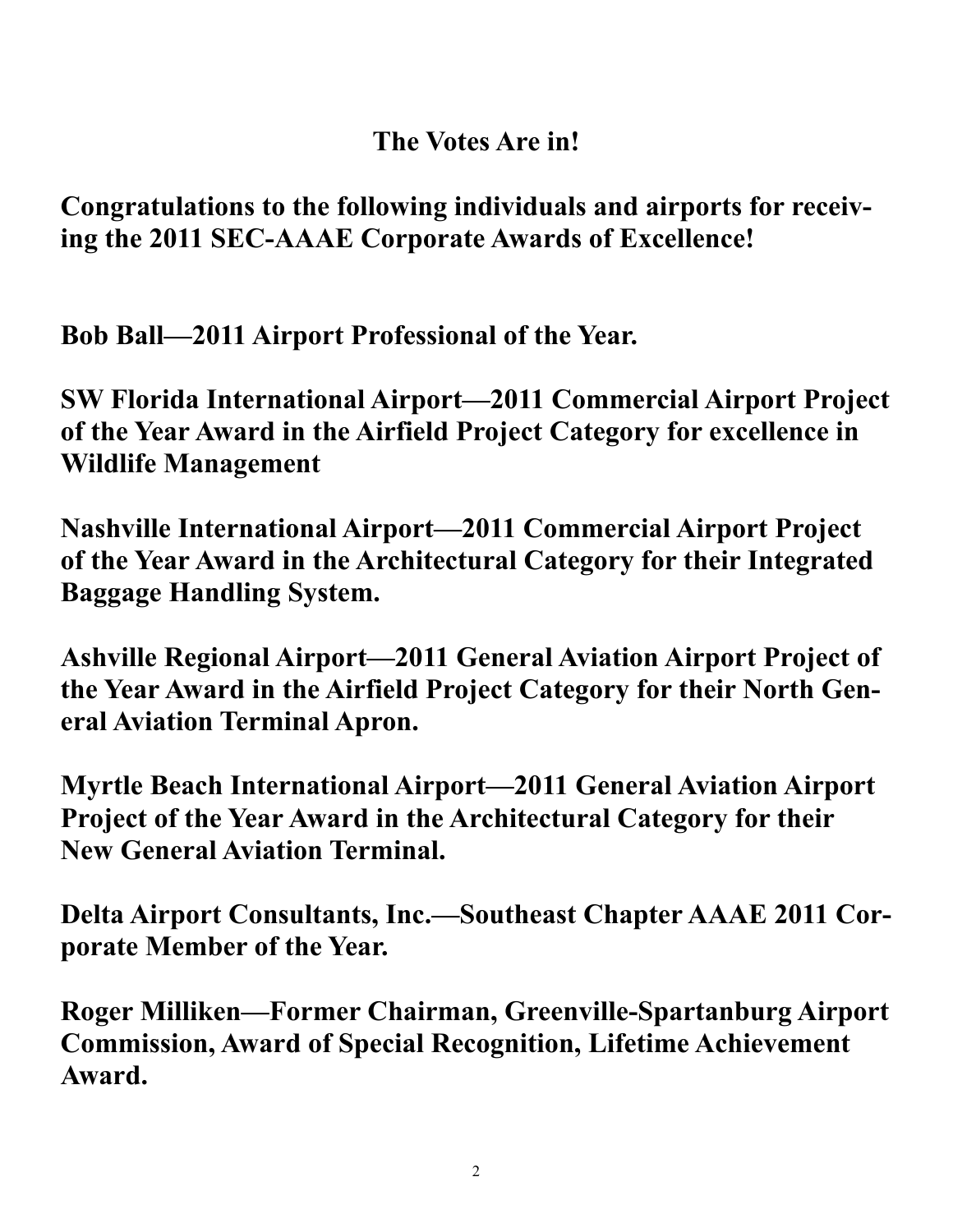#### [More Money Problems For](http://www.google.com/url?sa=X&q=http://www.ktbs.com/news/27227513/detail.html&ct=ga&cad=CAEQARgAIAAoATABOAFA6_WI7ARIAVAAWABiAmVu&cd=G6WTmcptVQU&usg=AFQjCNHnmhA7M3XsWrcEpoyYSEGni_zs0g) **Airport Authority KTBS**

More money problems for the Shreveport **Airport Authority**. KTBS 3 News has learned the airport is out \$690000. That's grant money the Federal Aviation Administration was supposed to reimburse the airport for its noise mitigation program. **...** [See all stories on this topic »](http://www.google.com/url?sa=X&q=http://news.google.com/news/story%3Fncl%3Dhttp://www.ktbs.com/news/27227513/detail.html%26hl%3Den%26geo%3Dus&ct=ga&cad=CAEQARgAIAAoBjABOAFA6_WI7ARIAVAAWABiAmVu&cd=G6WTmcptVQU&usg=AFQjCNE6ElOaurOT7H3i6O5qi5CwY1cN7w)

[Florida airports preparing for higher demand for flights to Cuba](http://www.google.com/url?sa=X&q=http://www.sun-sentinel.com/news/nationworld/fl-cuba-travel-expands-20110206,0,2076598.story&ct=ga&cad=CAEQAhgAIAAoATAFOAVAobm_6gRIAVAAWABiAmVu&cd=7L3_V0CdUNA&usg=AFQjCNHF1dslUbUW6rCzt0AwGip-JAOTVA)

Sun-Sentinel

**...** toward the future, and there's a possibility of regime change in Cuba," said Phil Brown, executive director of the Greater Orlando **Aviation Authority**. **...**

[See all stories on this topic »](http://www.google.com/url?sa=X&q=http://news.google.com/news/story%3Fncl%3Dhttp://www.sun-sentinel.com/news/nationworld/fl-cuba-travel-expands-20110206,0,2076598.story%26hl%3Den%26geo%3Dus&ct=ga&cad=CAEQAhgAIAAoBjAFOAVAobm_6gRIAVAAWABiAmVu&cd=7L3_V0CdUNA&usg=AFQjCNF9Ft7GOIdpjAlF_xUoy2IYcuw_cg)

#### Sanford **airport** [creates new charge](http://www.google.com/url?sa=X&q=http://www.bizjournals.com/orlando/print-edition/2011/02/25/sanford-airport-creates-new-charge.html&ct=ga&cad=CAEQARgAIAAoATABOAFAguGe6wRIAVAAWABiAmVu&cd=ObNuNge6lRI&usg=AFQjCNEVu7-06f4xIGAr8LRt_l4lieNaJg)

Orlando Business Journal

The Orlando-Sanford **International Airport** is looking to use a new \$4 charge per enplaning passenger per trip to help fund \$16.4 million in new projects. • \$11.7 million to design, buy and install 12 passenger loading bridges at the **airport**. **...** [See all stories on this topic »](http://www.google.com/url?sa=X&q=http://news.google.com/news/story%3Fncl%3Dhttp://www.bizjournals.com/orlando/print-edition/2011/02/25/sanford-airport-creates-new-charge.html%26hl%3Den%26geo%3Dus&ct=ga&cad=CAEQARgAIAAoBjABOAFAguGe6wRIAVAAWABiAmVu&cd=ObNuNge6lRI&usg=AFQjCNE4JqOr8G8Y9JlTmy9QeeX3cNRFrg)

#### SW GA **Regional Airport** [will have new terminal](http://www.google.com/url?sa=X&q=http://www.walb.com/Global/story.asp%3FS%3D14136007&ct=ga&cad=CAEQARgAIAAoATAAOABAu-Wb6wRIAVAAWABiAmVu&cd=Xdon6rK9IYA&usg=AFQjCNEDwuK_Qk1x_5X8QABI60J0HQDCcQ)

WALB-TV

Construction on the **airport** terminal began this week, and already passengers are seeing some changes in getting on and off the jets. Passengers flying into the Albany **airport** today had a new path to follow to get into the McAfee Terminal. **...** [See all stories on this topic »](http://www.google.com/url?sa=X&q=http://news.google.com/news/story%3Fncl%3Dhttp://www.walb.com/Global/story.asp%253FS%253D14136007%26hl%3Den%26geo%3Dus&ct=ga&cad=CAEQARgAIAAoBjAAOABAu-Wb6wRIAVAAWABiAmVu&cd=Xdon6rK9IYA&usg=AFQjCNGDpkmdLHzuLkqeOLO-9ikM8vHbdw)

#### **TSA** [Announces Genetic DNA Patdowns](http://www.google.com/url?sa=X&q=http://www.thenewamerican.com/index.php/usnews/politics/6546-tsa-announces-genetic-patdowns&ct=ga&cad=CAEQARgAIAAoATAAOABAiZK_6wRIAVAAWABiAmVu&cd=FvEuAeMgPA0&usg=AFQjCNHxdHJ-DdUcAeS43sHzHKo-p1FliA)

The New American

The **Transportation Security Administration** (**TSA**) is no stranger to controversy. The **TSA** has been the subject of much scrutiny from civil libertarians and constitutionalists, who have criticized the agency's numerous affronts against the natural rights **...**

[See all stories on this topic »](http://www.google.com/url?sa=X&q=http://news.google.com/news/story%3Fncl%3Dhttp://www.thenewamerican.com/index.php/usnews/politics/6546-tsa-announces-genetic-patdowns%26hl%3Den%26geo%3Dus&ct=ga&cad=CAEQARgAIAAoBjAAOABAiZK_6wRIAVAAWABiAmVu&cd=FvEuAeMgPA0&usg=AFQjCNElgUTbWwIGf2Kf84EA8Ch63zOkmg)

[Va. man who stripped at](http://www.google.com/url?sa=X&q=http://washingtonexaminer.com/blogs/capital-land/2011/03/va-man-who-stripped-airport-sues&ct=ga&cad=CAEQARgAIAAoATABOAFAqcPl6wRIAVAAWABiAmVu&cd=_pDQ9bdao1M&usg=AFQjCNFQT3TQ21Sgwu1_Yy0b1JiMX1VJRg) **airport** sues over arrest

Washington Examiner (blog)

The Virginia man who stripped to his underwear at a Richmond **International Airport** security checkpoint to protest security procedures has filed a lawsuit against federal and local authorities. Aaron B. Tobey, a 21-year-old University of Cincinnati **...** [See all stories on this topic »](http://www.google.com/url?sa=X&q=http://news.google.com/news/story%3Fncl%3Dhttp://washingtonexaminer.com/blogs/capital-land/2011/03/va-man-who-stripped-airport-sues%26hl%3Den%26geo%3Dus&ct=ga&cad=CAEQARgAIAAoBjABOAFAqcPl6wRIAVAAWABiAmVu&cd=_pDQ9bdao1M&usg=AFQjCNHN2BlakZaltifhWrNJFPEsjw4MbA)

[Area airports receive grants](http://www.google.com/url?sa=X&q=http://www.gadsdentimes.com/article/20110310/NEWS/110319978/1016/NEWS%3FTitle%3DArea-airports-receive-grants&ct=ga&cad=CAEQARgAIAAoATABOAFAzM7m6wRIAVAAWABiAmVu&cd=ZPZTxyxYd9w&usg=AFQjCNG39mPSyc0I8D1f7XhbBLx1VUI5EQ)

Gadsden Times

The Federal Aviation Administration has awarded grants to the Northeast Alabama **Regional Airport** in Gadsden and two other area airports for improvements, according to Sen. Richard Shelby, R-Tuscaloosa. Shelby said the Gadsden airport will receive **...**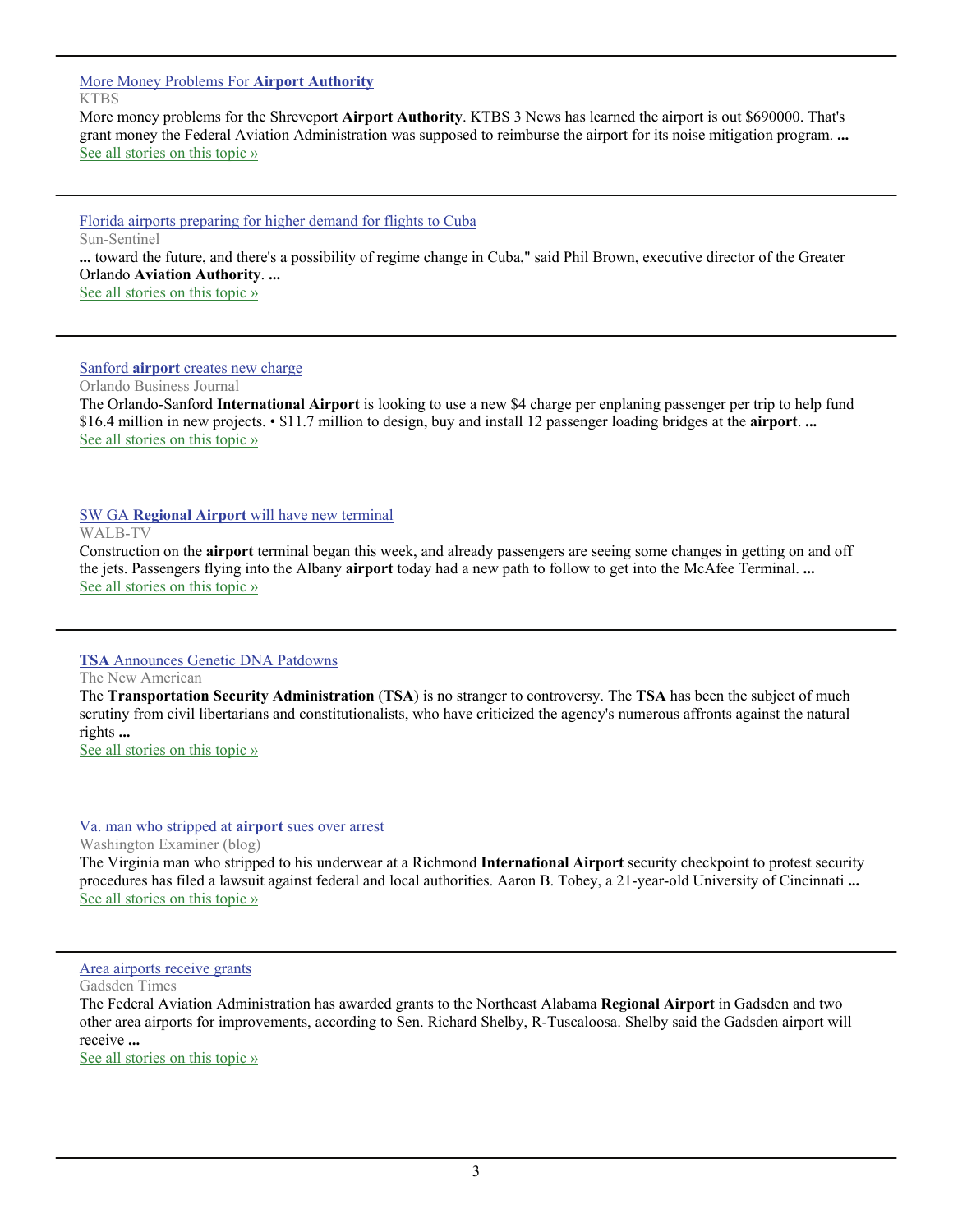#### **Airport** [director announces retirement](http://www.google.com/url?sa=X&q=http://www.timesdaily.com/article/20110328/NEWS/110329783%3FTitle%3DAirport-director-announces-retirement&ct=ga&cad=CAEQARgAIAAoATAAOABA0PTE7ARIAVAAWABiAmVu&cd=K7lLv7o9A-g&usg=AFQjCNHxfMwFdcVa76aBlDX6Vr6TRqer3Q)

#### Times Daily

By Russ Corey MUSCLE SHOALS -- Northwest Alabama **Regional Airport's** straight-shooting director Matthew Hea has announced his retirement. Hea has often been praised for his direct, no-nonsense approach since becoming director 3 1/2 years ago. **...**

[See all stories on this topic »](http://www.google.com/url?sa=X&q=http://news.google.com/news/story%3Fncl%3Dhttp://www.timesdaily.com/article/20110328/NEWS/110329783%253FTitle%253DAirport-director-announces-retirement%26hl%3Den%26geo%3Dus&ct=ga&cad=CAEQARgAIAAoBjAAOABA0PTE7ARIAVAAWABiAmVu&cd=K7lLv7o9A-g&usg=AFQjCNEPGcK7htXNn4S5XhpjattieSyt9A)

#### **Airport** [director announces retirement](http://www.google.com/url?sa=X&q=http://www.timesdaily.com/article/20110328/NEWS/110329783%3FTitle%3DAirport-director-announces-retirement&ct=ga&cad=CAEQARgAIAAoATAAOABA0PTE7ARIAVAAWABiAmVu&cd=K7lLv7o9A-g&usg=AFQjCNHxfMwFdcVa76aBlDX6Vr6TRqer3Q)

Times Daily

By Russ Corey MUSCLE SHOALS -- Northwest Alabama **Regional Airport's** straight-shooting director Matthew Hea has announced his retirement. Hea has often been praised for his direct, no-nonsense approach since becoming director 3 1/2 years ago. **...** [See all stories on this topic »](http://www.google.com/url?sa=X&q=http://news.google.com/news/story%3Fncl%3Dhttp://www.timesdaily.com/article/20110328/NEWS/110329783%253FTitle%253DAirport-director-announces-retirement%26hl%3Den%26geo%3Dus&ct=ga&cad=CAEQARgAIAAoBjAAOABA0PTE7ARIAVAAWABiAmVu&cd=K7lLv7o9A-g&usg=AFQjCNEPGcK7htXNn4S5XhpjattieSyt9A)

**Airport** [director announces retirement](http://www.google.com/url?sa=X&q=http://www.timesdaily.com/article/20110328/NEWS/110329783%3FTitle%3DAirport-director-announces-retirement&ct=ga&cad=CAEQARgAIAAoATAAOABA0PTE7ARIAVAAWABiAmVu&cd=K7lLv7o9A-g&usg=AFQjCNHxfMwFdcVa76aBlDX6Vr6TRqer3Q)

Times Daily

By Russ Corey MUSCLE SHOALS -- Northwest Alabama **Regional Airport's** straight-shooting director Matthew Hea has announced his retirement. Hea has often been praised for his direct, no-nonsense approach since becoming director 3 1/2 years ago. **...**

[See all stories on this topic »](http://www.google.com/url?sa=X&q=http://news.google.com/news/story%3Fncl%3Dhttp://www.timesdaily.com/article/20110328/NEWS/110329783%253FTitle%253DAirport-director-announces-retirement%26hl%3Den%26geo%3Dus&ct=ga&cad=CAEQARgAIAAoBjAAOABA0PTE7ARIAVAAWABiAmVu&cd=K7lLv7o9A-g&usg=AFQjCNEPGcK7htXNn4S5XhpjattieSyt9A)

#### [For first time in 29 years, RDU board searching for leader](http://www.google.com/url?sa=X&q=http://www.bizjournals.com/triangle/print-edition/2011/04/01/for-first-time-in-29-years-rdu-board.html&ct=ga&cad=CAEQARgAIAAoATAAOABAlOjY7ARIAVAAWABiAmVu&cd=C4rrzxtWLZQ&usg=AFQjCNE_s1SsiZhTruDvgdFS_R3nGZFrIg)

Triangle Business Journal

MORRISVILLE – When it came time to make big decisions over the years, Raleigh-Durham **Airport Authority** members traditionally have deferred to the advice of Airport Director John Brantley. But now the board faces one of its most crucial decisions **...**

[See all stories on this topic »](http://www.google.com/url?sa=X&q=http://news.google.com/news/story%3Fncl%3Dhttp://www.bizjournals.com/triangle/print-edition/2011/04/01/for-first-time-in-29-years-rdu-board.html%26hl%3Den%26geo%3Dus&ct=ga&cad=CAEQARgAIAAoBjAAOABAlOjY7ARIAVAAWABiAmVu&cd=C4rrzxtWLZQ&usg=AFQjCNEHC8c7UACtCQhZjMumCwVpQ7J7TQ)

#### [Luggage fees lead to](http://www.google.com/url?sa=X&q=http://www.securityinfowatch.com/node/1320244&ct=ga&cad=CAEQARgAIAAoATAAOABA5qLO7ARIAVAAWABiAmVu&cd=2wxTc8mzkE4&usg=AFQjCNHjN8Se7j2TDOn670jtlMR1nkiJkQ) **security** headache

SecurityInfoWatch

Now, the rising number of carry-ons has touched off a debate about just how much it costs to screen all the added bags, who should pick up the tab and whether airport security is being stretched too thin. The US **Transportation Security Administration ...**

[See all stories on this topic »](http://www.google.com/url?sa=X&q=http://news.google.com/news/story%3Fncl%3Dhttp://www.securityinfowatch.com/node/1320244%26hl%3Den%26geo%3Dus&ct=ga&cad=CAEQARgAIAAoBjAAOABA5qLO7ARIAVAAWABiAmVu&cd=2wxTc8mzkE4&usg=AFQjCNEyBYhITZis5UDeS_lcAFD6hWtTNw)

#### [In His Own Words: Bob Crandall on](http://www.google.com/url?sa=X&q=http://www.nbcdfw.com/news/local/118656294.html&ct=ga&cad=CAEQAhgAIAAoATABOAFA0Y_F7ARIAVAAWABiAmVu&cd=KvKrlJ3g2VU&usg=AFQjCNGydlev_Cb3QKUxUGLwKZvp3xIyiA) **Airport** Security

NBC Dallas-Fort Worth

By SCOTT FRIEDMAN As **CEO** of AMR Corporation, the parent company of American Airlines, Robert Crandall built the Ft. Worth based company into what became the world's largest airline at the time. Under Crandall's direction, American revolutionized how **...**

[See all stories on this topic »](http://www.google.com/url?sa=X&q=http://news.google.com/news/story%3Fncl%3Dhttp://www.nbcdfw.com/news/local/118656294.html%26hl%3Den%26geo%3Dus&ct=ga&cad=CAEQAhgAIAAoBjABOAFA0Y_F7ARIAVAAWABiAmVu&cd=KvKrlJ3g2VU&usg=AFQjCNGmJkTUDU7BFSy-CR1RQwZWaQGDNQ)

Florence **Regional Airport** [director reports increase in enplanements](http://www.google.com/url?sa=X&q=http://www2.scnow.com/news/pee-dee/2011/mar/29/florence-regional-airport-director-reports-increas-ar-1645030/&ct=ga&cad=CAEQARgAIAAoATABOAFA8P7J7ARIAVAAWABiAmVu&cd=xL8kbWU87Cs&usg=AFQjCNFN4946U-4-SGEKkquscfwESYh0FA)

**SCNow** 

By From local reports Florence **Regional Airport** Director Hartsell Rogers said Tuesday that US Airways enplanements for February were up 38 percent from February 2010, and exceeded any previous monthly performance by the airlines. **...** [See all stories on this topic »](http://www.google.com/url?sa=X&q=http://news.google.com/news/story%3Fncl%3Dhttp://www2.scnow.com/news/pee-dee/2011/mar/29/florence-regional-airport-director-reports-increas-ar-1645030/%26hl%3Den%26geo%3Dus&ct=ga&cad=CAEQARgAIAAoBjABOAFA8P7J7ARIAVAAWABiAmVu&cd=xL8kbWU87Cs&usg=AFQjCNEA7UvwF018z8A5PAeVhsPYB6MJDw)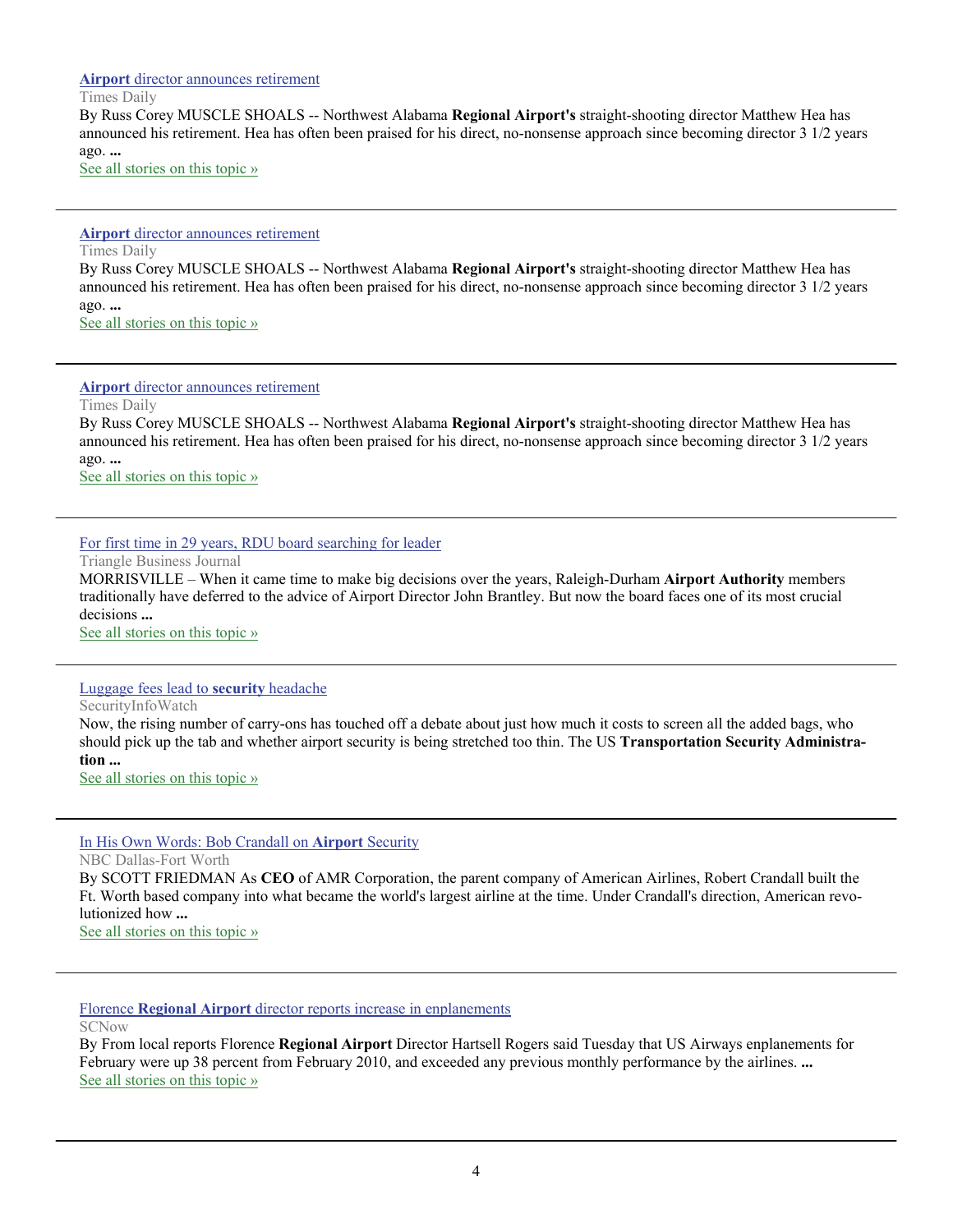Airport **security** [scans: What would your doctor do?](http://www.google.com/url?sa=X&q=http://www.cnn.com/2011/HEALTH/03/31/ep.airport.scanners/&ct=ga&cad=CAEQARgAIAAoATAAOABAo-fR7ARIAVAAWABiAmVu&cd=S6rs9oNWrXo&usg=AFQjCNF77mk0_iCZVZNJ98-Fa6k-r4edbQ)

CNN

The **Transportation Security Administration** says the scans, which emit a small amount of radiation, are safe. "Multiple independent studies have confirmed that the technology used to protect passengers when they fly is safe for their health," says **TSA ...**

[See all stories on this topic »](http://www.google.com/url?sa=X&q=http://news.google.com/news/story%3Fncl%3Dhttp://www.cnn.com/2011/HEALTH/03/31/ep.airport.scanners/%26hl%3Den%26geo%3Dus&ct=ga&cad=CAEQARgAIAAoBjAAOABAo-fR7ARIAVAAWABiAmVu&cd=S6rs9oNWrXo&usg=AFQjCNHr4gg1fXtvxDIq0uDffNfAl5d4uA)

#### [Zephyrhills names interim](http://www.google.com/url?sa=X&q=http://www2.tbo.com/content/2011/mar/30/PANEWSO1-zephyrhills-names-interim-airport-boss/&ct=ga&cad=CAEQAhgAIAAoATACOAJAk9TO7ARIAVAAWABiAmVu&cd=eR9rZKAmgyU&usg=AFQjCNHpc9-VtK0CKijS12QvaU9h42coNA) **airport** boss

Tbo.com

A new **airport manager** was needed after Trina Sweet, who had held the post since 2006, was fired by Spina on March 4. The reasons included abuse of leave privileges, excessive tardiness, failure to properly maintain city property and failure to **...** [See all stories on this topic »](http://www.google.com/url?sa=X&q=http://news.google.com/news/story%3Fncl%3Dhttp://www2.tbo.com/content/2011/mar/30/PANEWSO1-zephyrhills-names-interim-airport-boss/%26hl%3Den%26geo%3Dus&ct=ga&cad=CAEQAhgAIAAoBjACOAJAk9TO7ARIAVAAWABiAmVu&cd=eR9rZKAmgyU&usg=AFQjCNE9ebRP-RvV3JTYzYDi7mLx7DRTRA)

#### Rep. John Mica Calls **TSA** [His 'Little Bastard Child'](http://www.google.com/url?sa=X&q=http://abcnews.go.com/Politics/rep-john-mica-calls-tsa-bastard-child-transportation/story%3Fid%3D13258609&ct=ga&cad=CAEQARgAIAAoATAAOABA0dTO7ARIAVAAWABiAmVu&cd=kPpgJFi59-Y&usg=AFQjCNHGXh0qhk-wbuUtuUHwGx_NawXvmw)

ABC News

John Mica, the Florida Republican who helped set up the **Transportation Security Administration** (**TSA**) after 9/11 but has made no secret of his hatred for it, today called the agency "the little bastard child I created." He said the agency is out of **...** [See all stories on this topic »](http://www.google.com/url?sa=X&q=http://news.google.com/news/story%3Fncl%3Dhttp://abcnews.go.com/Politics/rep-john-mica-calls-tsa-bastard-child-transportation/story%253Fid%253D13258609%26hl%3Den%26geo%3Dus&ct=ga&cad=CAEQARgAIAAoBjAAOABA0dTO7ARIAVAAWABiAmVu&cd=kPpgJFi59-Y&usg=AFQjCNFB7_s6sUehVyN4xd6dUb662PYSyw)

## **IF YOUR'RE MISSING THE 2011 SEC-AAAE ANNUAL CONFERENCE IN MOBILE, ALABAMA, PLAN NOW TO ATTEND THE 2012 SEC-AAAE ANNUAL CONFERENCE IN SAVANNAH, GEORGIA!**

**MAY 19-23, 2012**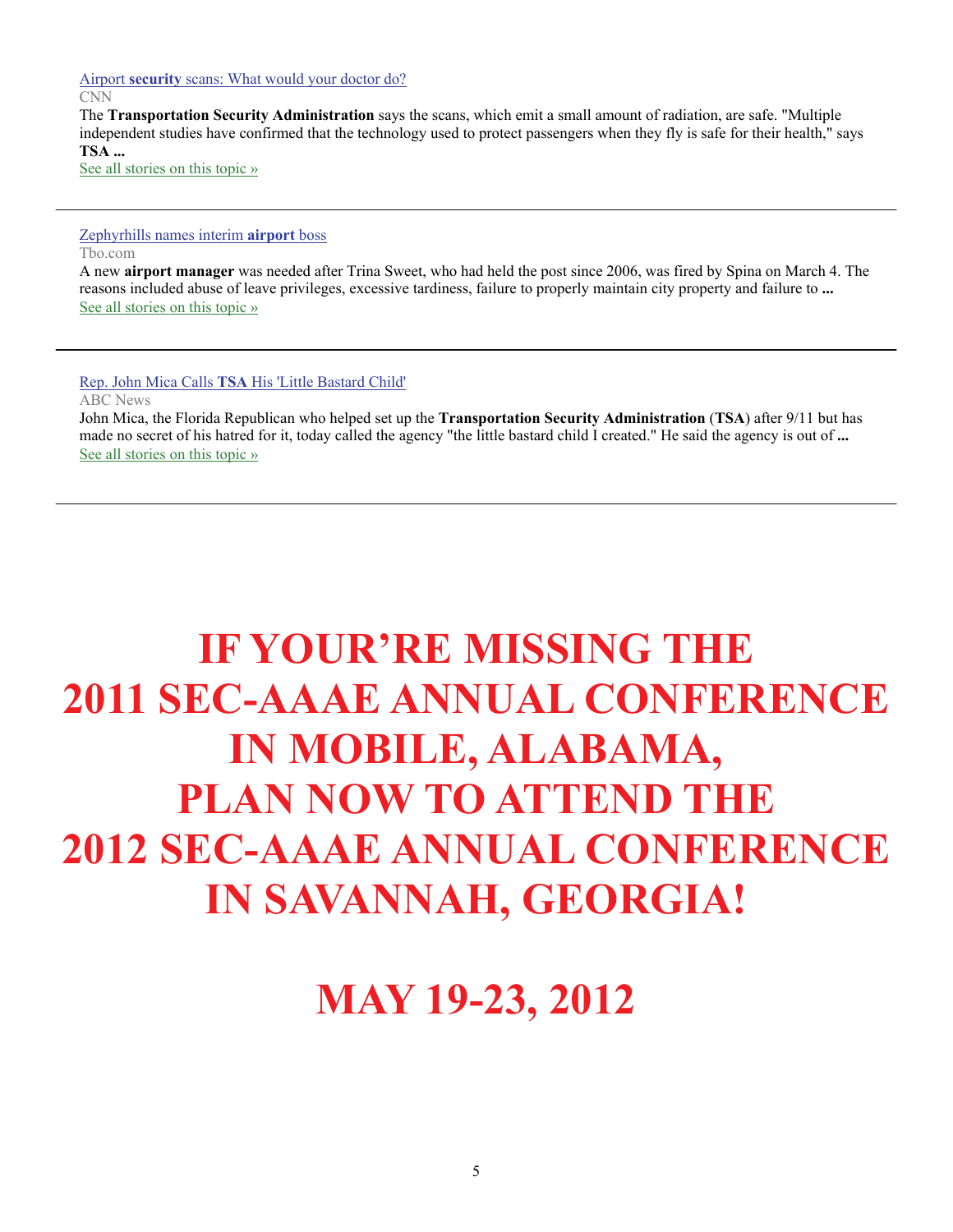[9 Investigates: Charlotte's Airport Could Privatize Security Checkpoints](http://www.google.com/url?sa=X&q=http://www.wsoctv.com/news/26861865/detail.html&ct=ga&cad=CAEQARgAIAAoATAAOABAt5_n6gRIAVAAWABiAmVu&cd=Kf6TciF-LwY&usg=AFQjCNF-4oGesmf9rj4wLJnpdHsffujesw)

WSOC Charlotte

CHARLOTTE, NC -- Eyewitness News has learned that the director of Charlotte Douglas International Airport is looking at replacing the **TSA** at the airport's security checkpoints. Long lines and new, intensive searches have some travelers also wondering **...**

[See all stories on this topic »](http://www.google.com/url?sa=X&q=http://news.google.com/news/story%3Fncl%3Dhttp://www.wsoctv.com/news/26861865/detail.html%26hl%3Den%26geo%3Dus&ct=ga&cad=CAEQARgAIAAoBjAAOABAt5_n6gRIAVAAWABiAmVu&cd=Kf6TciF-LwY&usg=AFQjCNHG7l0JjOxnbeoYVQLiz3qKovGbZQ)

#### ASHEVILLE **REGIONAL AIRPORT** [CELEBRATES 50 YEARS & RECORD GROWTH](http://www.google.com/url?sa=X&q=http://www.whkp.com/index.php%3Foption%3Dcom_content%26task%3Dview%26id%3D5377&ct=ga&cad=CAEQARgAIAAoATAAOABA9ITm6gRIAVAAWABiAmVu&cd=7YNQd8WPpuQ&usg=AFQjCNHaXxu1v4SK84BpvI_oDPTDKIKr6Q)

WHKP

Fifty years ago, Asheville **Regional Airport** (AVL) opened its doors and its runway, beginning commercial passenger aviation services in Western North **...**

[See all stories on this topic »](http://www.google.com/url?sa=X&q=http://news.google.com/news/story%3Fncl%3Dhttp://www.whkp.com/index.php%253Foption%253Dcom_content%2526task%253Dview%2526id%253D5377%26hl%3Den%26geo%3Dus&ct=ga&cad=CAEQARgAIAAoBjAAOABA9ITm6gRIAVAAWABiAmVu&cd=7YNQd8WPpuQ&usg=AFQjCNHlFOGJTc-4AuIXF7XC4vB3iq5hXQ)

Mobile **Airport Authority** [mulls borrowing \\$8 million for Brookley](http://www.google.com/url?sa=X&q=http://blog.al.com/live/2011/02/mobile_airport_authority_mulls.html&ct=ga&cad=CAEQARgAIAAoATAAOABAtfeO6wRIAVAAWABiAmVu&cd=SIGmJLCggl4&usg=AFQjCNHmwoDW_gtnMxXPSq6jQ7NRo5r-Bw) **...**

al.com (blog)

The Mobile **Airport Authority** is considering borrowing \$8 million to improve streets, drainage, signs and landscaping at the Brookley Aeroplex. If the Department of Defense awards a bid to the European Aeronautic Defence and Space Co. to assemble aerial **...**

[See all stories on this topic »](http://www.google.com/url?sa=X&q=http://news.google.com/news/story%3Fncl%3Dhttp://blog.al.com/live/2011/02/mobile_airport_authority_mulls.html%26hl%3Den%26geo%3Dus&ct=ga&cad=CAEQARgAIAAoBjAAOABAtfeO6wRIAVAAWABiAmVu&cd=SIGmJLCggl4&usg=AFQjCNHjrTZvJbgr-rdkUNiGMGB1mGpwEw)

[Former employee files lawsuit against Louisville Regional](http://www.google.com/url?sa=X&q=http://www.wave3.com/story/14089341/former-employee-files-lawsuit-against-louisville-regional-airport-authority&ct=ga&cad=CAEQARgAIAAoATAAOABArtuX6wRIAVAAWABiAmVu&cd=NPDmZ36wmBs&usg=AFQjCNG6AQoD_JNB-byZsYs3w_MGelhG9g) **Airport Authority**

WAVE

By Marisela Burgos - bio | email LOUISVILLE, KY (WAVE) - A former employee of the Louisville Regional **Airport Authority** filed the latest lawsuit against the authority claiming it violated hiring practices. Lana Reinhart who worked the authority as a **...**

[See all stories on this topic »](http://www.google.com/url?sa=X&q=http://news.google.com/news/story%3Fncl%3Dhttp://www.wave3.com/story/14089341/former-employee-files-lawsuit-against-louisville-regional-airport-authority%26hl%3Den%26geo%3Dus&ct=ga&cad=CAEQARgAIAAoBjAAOABArtuX6wRIAVAAWABiAmVu&cd=NPDmZ36wmBs&usg=AFQjCNFxxgxZ9YfVZWNp7HXOtrlXjAdLiw)

#### **FAA's** ["Power Off Phones" Rule Unfounded: Profs](http://www.google.com/url?sa=X&q=http://www.nbcsandiego.com/news/tech/FAAs-Power-Off-Phones-Rule-Unfounded-Profs-116649524.html&ct=ga&cad=CAcQARgAIAAoATAAOABAmpSP6wRIAVAAWABiBWVuLVVT&cd=HBCU-c-Vhx4&usg=AFQjCNFGOxnslENjjIJ0H5exdcJSCrF7ig)

NBC San Diego

The **FAA** says it's for your safety, but what exactly are they concerned about? According to two San Diego State University electrical engineering professors, the rule is based largely on unknowns rather than scientific data. **...** [See all stories on this topic »](http://www.google.com/url?sa=X&q=http://news.google.com/news/story%3Fncl%3Dhttp://www.nbcsandiego.com/news/tech/FAAs-Power-Off-Phones-Rule-Unfounded-Profs-116649524.html%26hl%3Den%26geo%3Dus&ct=ga&cad=CAcQARgAIAAoBjAAOABAmpSP6wRIAVAAWABiBWVuLVVT&cd=HBCU-c-Vhx4&usg=AFQjCNGZ8tgJ2rwTKPa-uC2OViwa8s1rqQ)

#### **Airport** [traffic keeps growing](http://www.google.com/url?sa=X&q=http://www.news-journalonline.com/business/local-business/2011/02/12/airport-traffic-keeps-growing.html&ct=ga&cad=CAEQARgAIAAoATAAOABAwYHZ6gRIAVAAWABiAmVu&cd=By_KEtiLy6E&usg=AFQjCNE-LflHBHlOb9hiqd2jbLryoaThzA)

Daytona Beach News-Journal Passenger traffic at Daytona Beach **International Airport** continued to climb in January with more than 35000 passengers coming and going. **...** [See all stories on this topic »](http://www.google.com/url?sa=X&q=http://news.google.com/news/story%3Fncl%3Dhttp://www.news-journalonline.com/business/local-business/2011/02/12/airport-traffic-keeps-growing.html%26hl%3Den%26geo%3Dus&ct=ga&cad=CAEQARgAIAAoBjAAOABAwYHZ6gRIAVAAWABiAmVu&cd=By_KEtiLy6E&usg=AFQjCNFgQT99TfuHzVk0zvNCDBEyTA0WKw)

#### [The Pitfalls of Unionizing the](http://www.google.com/url?sa=X&q=http://www.openmarket.org/2011/02/12/the-pitfalls-of-unionizing-the-tsa/&ct=ga&cad=CAEQARgAIAAoATAAOABA1vrb6gRIAVAAWABiAmVu&cd=xO-aF45O9Hk&usg=AFQjCNFfa9RDhe64ABpqywPpOqHKXe6O_w) **TSA**

OpenMarket.org

by Hans Bader Robert Verbruggen wrote recently about the downside of unionizing the **TSA** in the National Review, taking issue with the Obama Administration's **...** [See all stories on this topic »](http://www.google.com/url?sa=X&q=http://news.google.com/news/story%3Fncl%3Dhttp://www.openmarket.org/2011/02/12/the-pitfalls-of-unionizing-the-tsa/%26hl%3Den%26geo%3Dus&ct=ga&cad=CAEQARgAIAAoBjAAOABA1vrb6gRIAVAAWABiAmVu&cd=xO-aF45O9Hk&usg=AFQjCNFpSV8rRFoewq-PrOWxJeUYa_GElQ)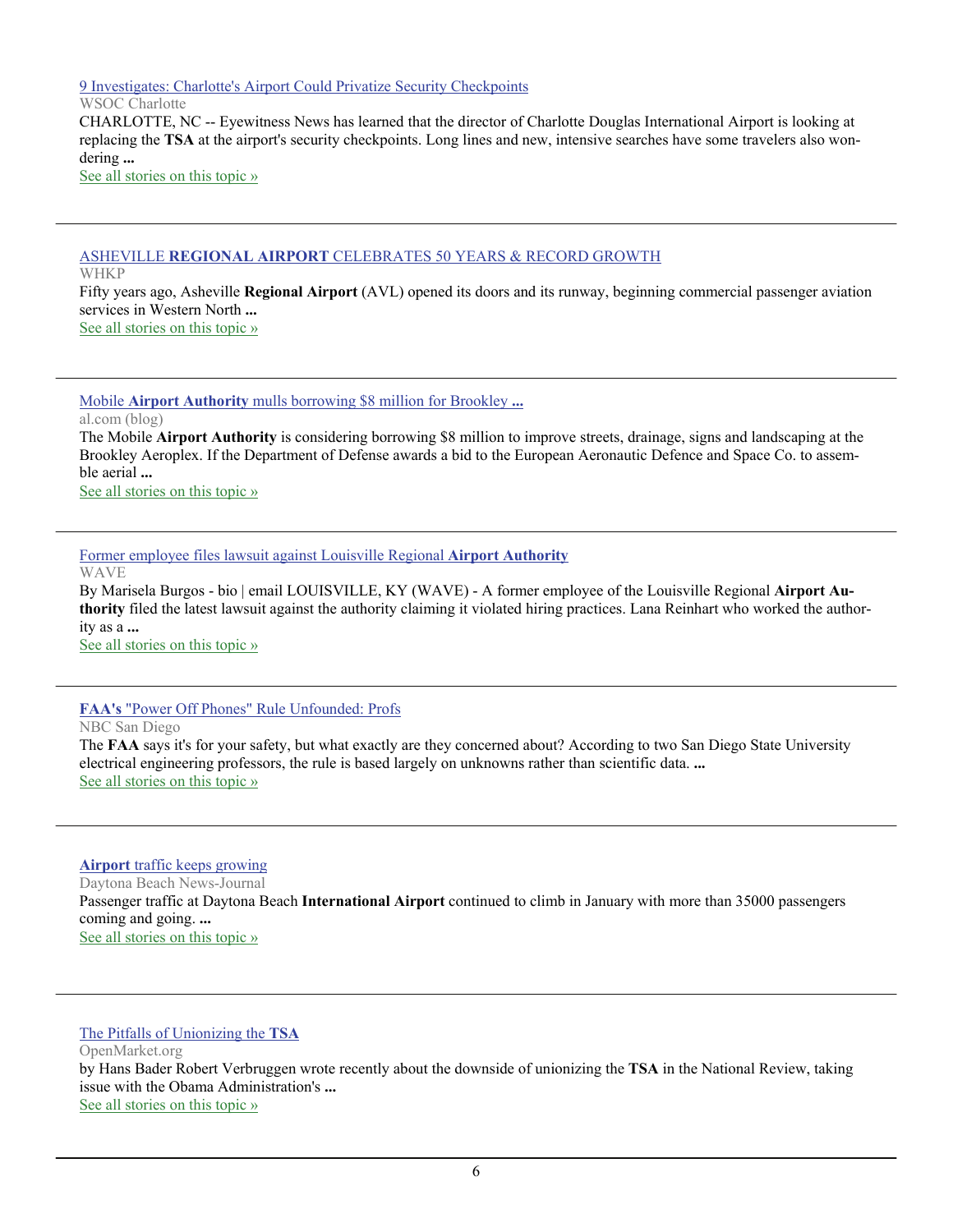[Vision Airlines making impact on Shreveport](http://www.google.com/url?sa=X&q=http://www.shreveporttimes.com/article/20110213/NEWS05/102130317/Vision-Airlines-making-impact-on-Shreveport-Regional&ct=ga&cad=CAEQARgAIAAoATAAOABAu7fe6gRIAVAAWABiAmVu&cd=-uYl-q2-SoA&usg=AFQjCNG8wutGsx7uQqoxZVurovEH6bFxZg) **Regional** Shreveport Times By Bobbie J. Clark • bobbieclark@gannett.com • February 13, 2011 Vision Airlines hasn't built a ticket counter at Shreveport **Regional Airport**, but tickets **...** [See all stories on this topic »](http://www.google.com/url?sa=X&q=http://news.google.com/news/story%3Fncl%3Dhttp://www.shreveporttimes.com/article/20110213/NEWS05/102130317/Vision-Airlines-making-impact-on-Shreveport-Regional%26hl%3Den%26geo%3Dus&ct=ga&cad=CAEQARgAIAAoBjAAOABAu7fe6gRIAVAAWABiAmVu&cd=-uYl-q2-SoA&usg=AFQjCNFJZVMlPnvlG0XoFByB3vadvj9ETg)

Immokalee **airport** [hangar tenants upset about tougher rule enforcement](http://www.google.com/url?sa=X&q=http://www.naplesnews.com/news/2011/feb/13/immokalee-airport-chris-curry-hangar-rules-enforce/&ct=ga&cad=CAEQARgAIAAoATAAOABAjNLg6gRIAVAAWABiAmVu&cd=46FFPmYiwUY&usg=AFQjCNHS7ME9MPJpgL3D2_c_42jNkKMugg) Naples Daily News IMMOKALEE — Jessica Stearns believes that what she stores in her T-hangar at the Immokalee **Regional Airport** is her business. The Bonita Springs resident **...** [See all stories on this topic »](http://www.google.com/url?sa=X&q=http://news.google.com/news/story%3Fncl%3Dhttp://www.naplesnews.com/news/2011/feb/13/immokalee-airport-chris-curry-hangar-rules-enforce/%26hl%3Den%26geo%3Dus&ct=ga&cad=CAEQARgAIAAoBjAAOABAjNLg6gRIAVAAWABiAmVu&cd=46FFPmYiwUY&usg=AFQjCNECXM-QC0YdQSOSTA8tiBWjtlpCgA)

New Asheville **airport** [advertising campaign emphasizes ease of use](http://www.google.com/url?sa=X&q=http://www.citizen-times.com/article/20110214/NEWS/302140024/Airport-ad-campaign-emphasizes-ease-use%3Fodyssey%3Dmod%257Cnewswell%257Ctext%257CFrontpage%257Cp&ct=ga&cad=CAEQARgAIAAoATAAOABA7YDj6gRIAVAAWABiAmVu&cd=7k_QuPrIsko&usg=AFQjCNFFxd3QU7_YHbPlE11gKsb6sAZ5Uw) Asheville Citizen-Times ASHEVILLE — The Asheville **Regional Airport** is launching a new advertising campaign today that emphasizes one simple fact for Western North Carolina **...** [See all stories on this topic »](http://www.google.com/url?sa=X&q=http://news.google.com/news/story%3Fncl%3Dhttp://www.citizen-times.com/article/20110214/NEWS/302140024/Airport-ad-campaign-emphasizes-ease-use%253Fodyssey%253Dmod%25257Cnewswell%25257Ctext%25257CFrontpage%25257Cp%26hl%3Den%26geo%3Dus&ct=ga&cad=CAEQARgAIAAoBjAAOABA7YDj6gRIAVAAWABiAmVu&cd=7k_QuPrIsko&usg=AFQjCNHV92FJjXqmhIISbzKJ1oGj9xLgPQ)

Savannah **Airport** [Passenger Levels Increase](http://www.google.com/url?sa=X&q=http://www2.wsav.com/news/2011/feb/11/savannah-airport-passenger-levels-increase-ar-1452819/&ct=ga&cad=CAEQARgAIAAoATAAOABA4ObW6gRIAVAAWABiAmVu&cd=QQW6Gu9RX1w&usg=AFQjCNFRpMf2SE3l0SahEv1FqGUzRb5qlw) WSAV-TV By SAVANNAH HILTON HEAD **INTERNATIONAL AIRPORT** Savannah/Hilton Head **International Airport** reports 2010 annual passenger statistics that surpassed 2009 **...** [See all stories on this topic »](http://www.google.com/url?sa=X&q=http://news.google.com/news/story%3Fncl%3Dhttp://www2.wsav.com/news/2011/feb/11/savannah-airport-passenger-levels-increase-ar-1452819/%26hl%3Den%26geo%3Dus&ct=ga&cad=CAEQARgAIAAoBjAAOABA4ObW6gRIAVAAWABiAmVu&cd=QQW6Gu9RX1w&usg=AFQjCNEzbTw71MfK0ygOxZ7Cw6o_AkUF5A)

Naples **Airport** [Authority reinforces aircraft weight limit](http://www.google.com/url?sa=X&q=http://www.naplesnews.com/news/2011/feb/11/naples-airport-authority-reinforces-aircraft-weigh/&ct=ga&cad=CAEQAhgAIAAoATACOAJAmc7V6gRIAVAAWABiAmVu&cd=63MUDhtf8Ac&usg=AFQjCNH2kxR1AsPcVkNgHCiZHRv2aM5UpA) Naples Daily News **...** the useful life of the pavement could be shortened, and we risk future FAA funding," Naples **Airport** Authority **Executive Director** Ted Soliday said. **...** [See all stories on this topic »](http://www.google.com/url?sa=X&q=http://news.google.com/news/story%3Fncl%3Dhttp://www.naplesnews.com/news/2011/feb/11/naples-airport-authority-reinforces-aircraft-weigh/%26hl%3Den%26geo%3Dus&ct=ga&cad=CAEQAhgAIAAoBjACOAJAmc7V6gRIAVAAWABiAmVu&cd=63MUDhtf8Ac&usg=AFQjCNG6wk1XPOvYQeh6lhnTpdGIXUYt3g)

#### [Man charged with threatening Augusta flight](http://www.google.com/url?sa=X&q=http://chronicle.augusta.com/latest-news/2011-03-10/man-charged-threatening-augusta-flight&ct=ga&cad=CAEQARgAIAAoATACOAJAzM7m6wRIAVAAWABiAmVu&cd=ZPZTxyxYd9w&usg=AFQjCNHCD9oSC6b1zVG49EVp3CZA750tqw)

The Augusta Chronicle By Kyle Martin An Augusta man could face federal charges after he made a threat against a plane he was waiting to board Thursday night at Augusta **Regional Airport**, Richmond County sheriff's Sgt. Dan Carrier said. James Leach was waiting for his 8:25 pm **...** [See all stories on this topic »](http://www.google.com/url?sa=X&q=http://news.google.com/news/story%3Fncl%3Dhttp://chronicle.augusta.com/latest-news/2011-03-10/man-charged-threatening-augusta-flight%26hl%3Den%26geo%3Dus&ct=ga&cad=CAEQARgAIAAoBjACOAJAzM7m6wRIAVAAWABiAmVu&cd=ZPZTxyxYd9w&usg=AFQjCNFkGKg910Fv5Ctvh6NKhP95yYr0iQ)

#### [Southwest Airlines Begins South Carolina Service](http://www.google.com/url?sa=X&q=http://www.prnewswire.com/news-releases/southwest-airlines-begins-south-carolina-service-117927324.html&ct=ga&cad=CAEQARgAIAAoATACOAJAn7z46wRIAVAAWABiAmVu&cd=E9aggv3ln_0&usg=AFQjCNGQFNchzTYfupFc75LWeKa0n3h3Qw)

PR Newswire (press release)

"We're excited to welcome Southwest Airlines to the Lowcountry," said Susan M. Stevens, A AE, Director of **Airports** for the Charleston County Aviation **Authority**. "Southwest will provide additional opportunities for the traveling public, **...** [See all stories on this topic »](http://www.google.com/url?sa=X&q=http://news.google.com/news/story%3Fncl%3Dhttp://www.prnewswire.com/news-releases/southwest-airlines-begins-south-carolina-service-117927324.html%26hl%3Den%26geo%3Dus&ct=ga&cad=CAEQARgAIAAoBjACOAJAn7z46wRIAVAAWABiAmVu&cd=E9aggv3ln_0&usg=AFQjCNG7t4Ofq0LrhBe7Wau_GtuSAo0URw)

[Group files suit on behalf of Fourth Amendment airport protestor](http://www.google.com/url?sa=X&q=http://www2.dailyprogress.com/news/2011/mar/10/group-files-suit-behalf-fourth-amendment-airport-p-ar-897763/&ct=ga&cad=CAEQARgAIAAoATABOAFA2rPm6wRIAVAAWABiAmVu&cd=0q-WKmg_yl0&usg=AFQjCNF-zQIV6AO0imadFXtd6qqtjqq09A)

The Daily Progress

Spokesmen for the Department of Homeland Security didn't immediately return calls seeking comment for this story. **TSA** spokesman Kawika Riley said the agency isn't commenting on pending litigation. Troy Bell, spokesman for the airport, said they are **...**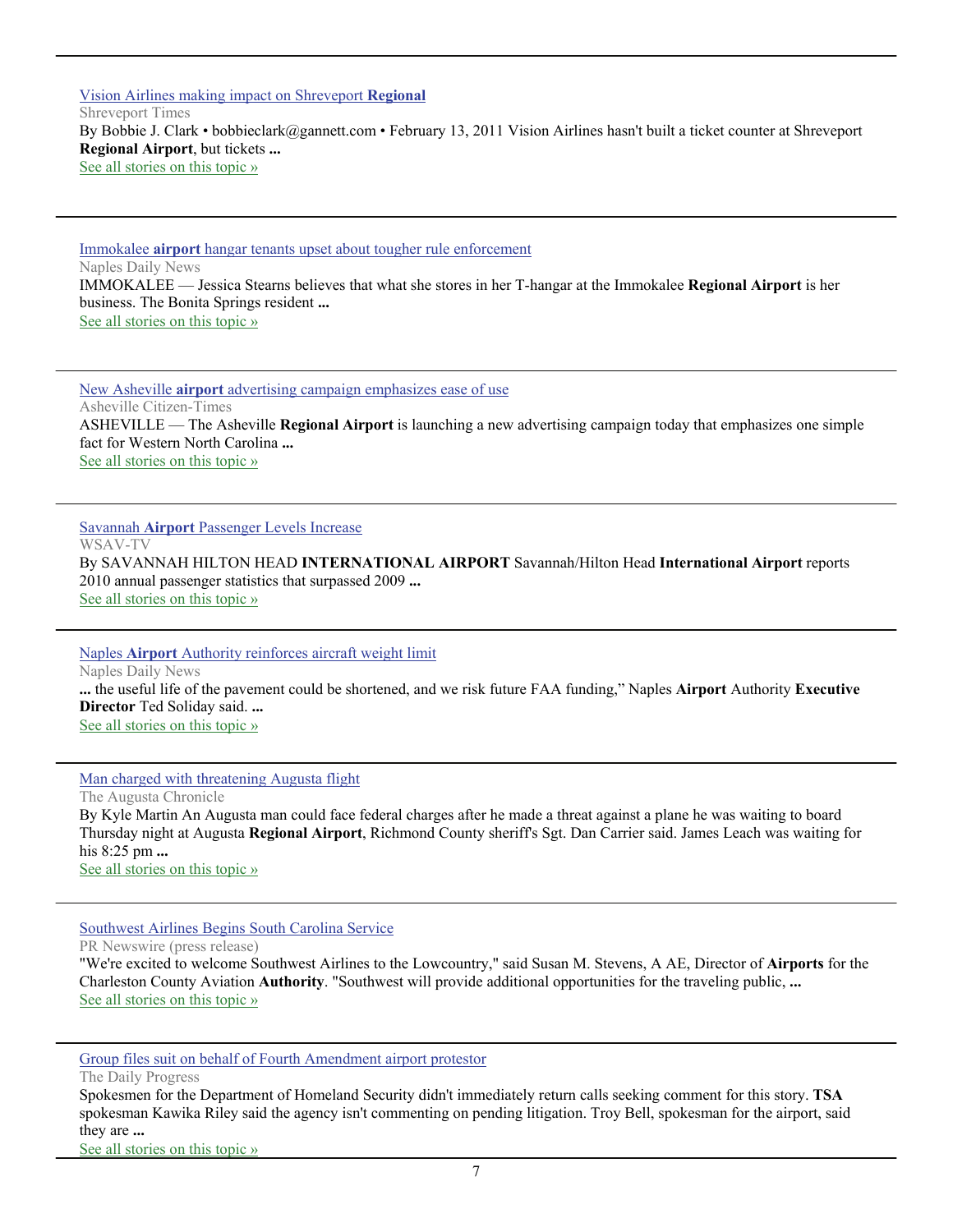The information contained in this newsletter is for general information purposes only. The information is provided by the Southeast Chapter of the American Association of Airport Executives and while we endeavor to keep the information up to date and correct, we make no representations or warranties of any kind, express or implied, about the completeness, accuracy, reliability, suitability or availability with respect to the website(s) noted herein or the information, products, services, or related graphics contained in the newsletter or on the website(s) noted for any purpose. Any reliance you place on such information is, therefore, strictly at your own risk.

 In no event will the Southeast Chapter of the American Association of Airport Executives be liable for any loss or damage including without limitation, indirect or consequential loss or damage, or any loss or damage whatsoever arising from loss of data or profits arising out of, or in connection with, the use of this newsletter.

 Through this newsletter you are able to link to other websites which are not under the control of the Southeast Chapter of the American Association of Airport Executives. We have no control over the nature, content, comments, language and availability of those sites. The inclusion of any links does not imply a recommendation or endorsement of the views expressed within any links.

 The Southeast Chapter of the American Association of Airport Executives is confident every effort is made to keep the website(s) noted herein up and running smoothly; however, The Southeast Chapter of the American Association of Airport Executives takes no responsibility for, and will not be liable for, the website (s) being temporarily unavailable due to technical issues beyond our control or links that have expired, are disabled or misdirected.

 Linked headlines for the Southeast Chapter—AAAE Journal provided by Google News at www.news.google.com.

Palm Beach **airport** [is pushing airlines to add more destinations](http://www.google.com/url?sa=X&q=http://www.sun-sentinel.com/business/fl-palm-beach-airport-20110210,0,4239234.story&ct=ga&cad=CAEQARgAIAAoATAAOABAxNTR6gRIAVAAWABiAmVu&cd=s-9RusrL_10&usg=AFQjCNFmXsg7bobWoj5-vtrvK_u59n2cVg)

Sun-Sentinel

By Allison Ross, The Palm Beach Post Palm Beach **International Airport** has its eye on Denver, and Los Angeles, and Pittsburgh. And nonstop service to Las **...** [See all stories on this topic »](http://www.google.com/url?sa=X&q=http://news.google.com/news/story%3Fncl%3Dhttp://www.sun-sentinel.com/business/fl-palm-beach-airport-20110210,0,4239234.story%26hl%3Den%26geo%3Dus&ct=ga&cad=CAEQARgAIAAoBjAAOABAxNTR6gRIAVAAWABiAmVu&cd=s-9RusrL_10&usg=AFQjCNEucN_lHa68e_PNUrU1_v2X2R7DMg)

#### [Air traffic control error numbers double](http://www.google.com/url?sa=X&q=http://online.wsj.com/article/AP0f121d6d474f4a77b8de6b66b33dd266.html&ct=ga&cad=CAcQARgAIAAoATAAOABAtorU6gRIAVAAWABiBWVuLVVT&cd=lVPBPb9Dvvk&usg=AFQjCNF-RHHohK34Y8N7Q5zYpR8ILeikZQ)

Wall Street Journal

Before 2008 the **FAA** used a different counting method, so a more historical pattern isn't available. The **FAA** administrator says the higher number of reported **...** [See all stories on this topic »](http://www.google.com/url?sa=X&q=http://news.google.com/news/story%3Fncl%3Dhttp://online.wsj.com/article/AP0f121d6d474f4a77b8de6b66b33dd266.html%26hl%3Den%26geo%3Dus&ct=ga&cad=CAcQARgAIAAoBjAAOABAtorU6gRIAVAAWABiBWVuLVVT&cd=lVPBPb9Dvvk&usg=AFQjCNGR1ADp9GuaG6wEa1EBScE9Ruc_zw)

Leesburg airport manager win's **FAA** award

Orlando Sentinel

The **FAA** named Weller, who has worked in a management position at the airport for more than 14 years, as the Southeast region's General Aviation Airport Manager of the Year. He was given the award at the **FAA's** Communications Conference late last month **...**

See all stories on this topic »

#### **TSA** [Records: Some Scanners Emit Ten Times Expected Radiation](http://www.google.com/url?sa=X&q=http://www.thenewamerican.com/index.php/usnews/constitution/6681-tsa-records-reveal-some-scanners-emit-ten-times-the-expected-radiation&ct=ga&cad=CAEQARgAIAAoATAAOABA38n46wRIAVAAWABiAmVu&cd=asfmpGRyZBE&usg=AFQjCNECXKpH1XN6b-QTLFQgxPUmjGjMpQ)

The New American

Americans concerned about exposure to potentially dangerous levels of radiation from the **Transportation Security Administration's** full-body scanners just got another reason to worry: USA Today reports that on March 11 the **TSA** announced "that it would **...**

[See all stories on this topic »](http://www.google.com/url?sa=X&q=http://news.google.com/news/story%3Fncl%3Dhttp://www.thenewamerican.com/index.php/usnews/constitution/6681-tsa-records-reveal-some-scanners-emit-ten-times-the-expected-radiation%26hl%3Den%26geo%3Dus&ct=ga&cad=CAEQARgAIAAoBjAAOABA38n46wRIAVAAWABiAmVu&cd=asfmpGRyZBE&usg=AFQjCNER45LGJ_MVOOXHZ4cfq5sptF6ANA)

[Federal grant will help expand hangars at Greenville](http://www.google.com/url?sa=X&q=http://new.bangordailynews.com/2011/03/10/news/piscataquis/federal-grant-will-help-expand-hangars-at-greenville-municipal-airport/%3Fref%3Dlatest&ct=ga&cad=CAEQARgAIAAoATAAOABAxdfl6wRIAVAAWABiAmVu&cd=Gq-jq6ns4JQ&usg=AFQjCNGHcRgYPFq_vOULVWUMOPN2zy2cqw) **Municipal Airport**

Bangor Daily News

By Diana Bowley, BDN Staff GREENVILLE, Maine — An \$85500 US Department of Transportation grant for an environmental assessment of the Greenville **Municipal Airport** will not only benefit pilots but also help the town move forward with hangar development **...**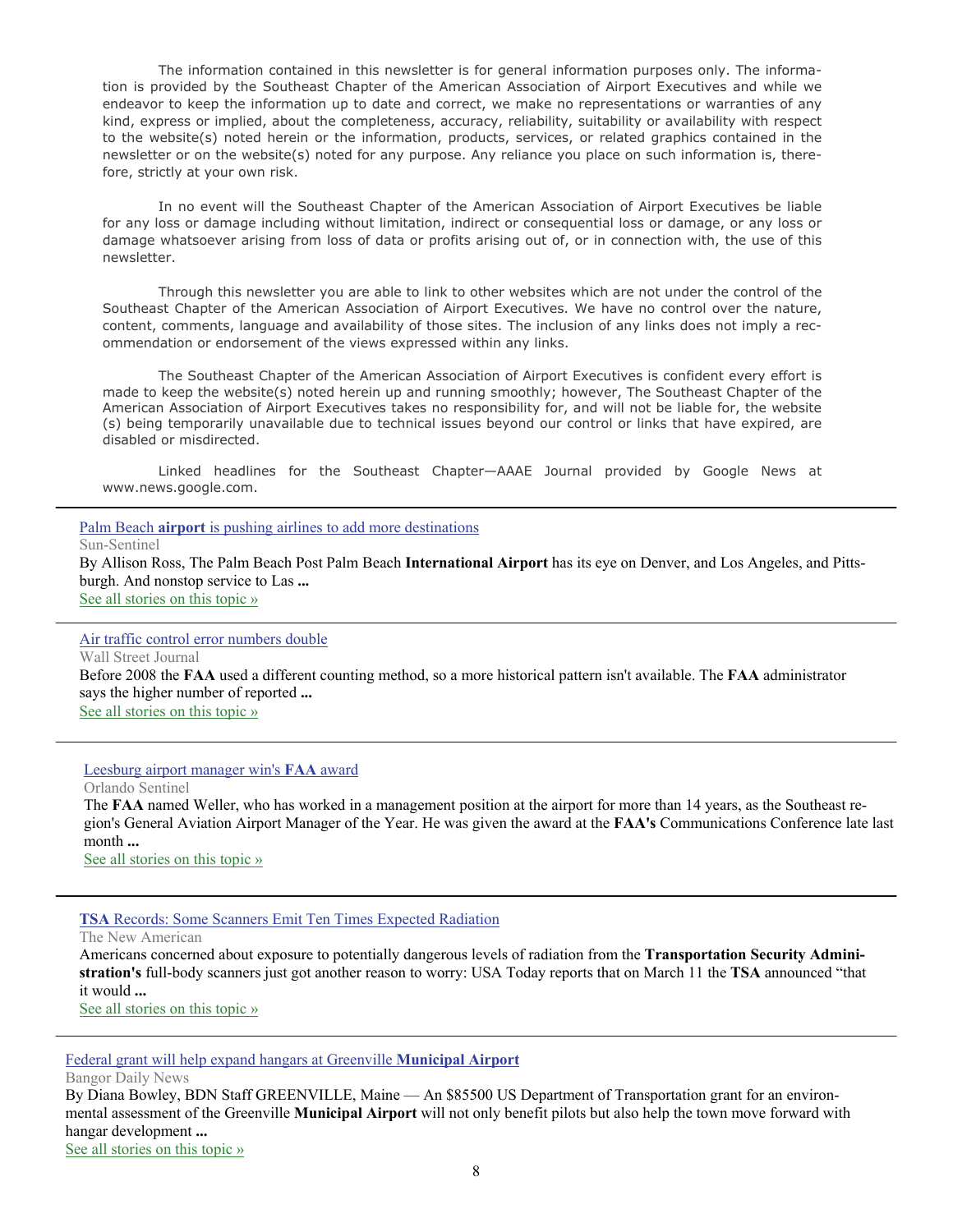### *Host of the 2012 SEC-AAAE Annual Conference*



## *MAY 19-23, 2012 Mark Your Calendar Now!*

#### [TIA chief shakes up executive structure](http://www.google.com/url?sa=X&q=http://www.tampabay.com/news/business/airlines/tampa-international-airport-ceo-lopano-shakes-up-top-management/1153509&ct=ga&cad=CAEQAhgAIAAoATAAOABA7JCX6wRIAVAAWABiAmVu&cd=EzYR3aeUfB4&usg=AFQjCNHZqcjagcNy4dFC7hgI5274kibRLQ)

Tampabay.com

The job titles mirror those in corporate business, said Lopano, who identifies himself as the **airport's CEO** instead of executive director. The changes reinforce his focus on sustaining TIA's high-quality customer service and being "more competitive in **...**

[See all stories on this topic »](http://www.google.com/url?sa=X&q=http://news.google.com/news/story%3Fncl%3Dhttp://www.tampabay.com/news/business/airlines/tampa-international-airport-ceo-lopano-shakes-up-top-management/1153509%26hl%3Den%26geo%3Dus&ct=ga&cad=CAEQAhgAIAAoBjAAOABA7JCX6wRIAVAAWABiAmVu&cd=EzYR3aeUfB4&usg=AFQjCNGQkBY_SF-zGY5NZag-7ZSwzXLRDw)

#### [Eight Tennessee airports approved for TDOT aeronautics grants](http://www.google.com/url?sa=X&q=http://businessclarksville.com/2011/02/23/eight-tennessee-airports-approved-for-tdot-aeronautics-grants/&ct=ga&cad=CAEQARgAIAAoATAAOABAjf2V6wRIAVAAWABiAmVu&cd=aQlA_QDN4-I&usg=AFQjCNHscWvuVhCMVgcyKth9m_yTe5daLA)

Business Clarksville

Airports receiving grants are Chilhowee Gilderport, Dallas Bay Skypark, Lawrenceburg/Lawrence County Airport, Dickson County **Municipal Airport**, Lebanon **Municipal Airport**, Portlnd **Municipal Airport**, Abernathy Field and Tullahoma Regional Airport. **...**

[See all stories on this topic »](http://www.google.com/url?sa=X&q=http://news.google.com/news/story%3Fncl%3Dhttp://businessclarksville.com/2011/02/23/eight-tennessee-airports-approved-for-tdot-aeronautics-grants/%26hl%3Den%26geo%3Dus&ct=ga&cad=CAEQARgAIAAoBjAAOABAjf2V6wRIAVAAWABiAmVu&cd=aQlA_QDN4-I&usg=AFQjCNHmdIeU_mzVCLgkMprJ0IyZuhAvrw)

[Recent development at Shreveport Regional point to positive future](http://www.google.com/url?sa=X&q=http://www.shreveporttimes.com/article/20110220/NEWS05/102200334/Recent-development-at-Shreveport-Regional-point-to-positive-future&ct=ga&cad=CAEQARgAIAAoATAAOABAxJ6D6wRIAVAAWABiAmVu&cd=4lXKJ4GdlDA&usg=AFQjCNHw28qE-JQOlrTX8W1upXWXgfOZdw)

Shreveport Times

Incentive packages are nothing new for the Shreveport **Airport Authority**. In fact, at its most recent meeting, the all-new SAA board approved a standard incentive package airport officials will be able to use as a starting point when courting other **...** [See all stories on this topic »](http://www.google.com/url?sa=X&q=http://news.google.com/news/story%3Fncl%3Dhttp://www.shreveporttimes.com/article/20110220/NEWS05/102200334/Recent-development-at-Shreveport-Regional-point-to-positive-future%26hl%3Den%26geo%3Dus&ct=ga&cad=CAEQARgAIAAoBjAAOABAxJ6D6wRIAVAAWABiAmVu&cd=4lXKJ4GdlDA&usg=AFQjCNGfajd4JwHdvd7Fd2Q7pnWO2dsH0g)

Melbourne **Airport** [welcomes Strategic Airlines](http://www.google.com/url?sa=X&q=http://www.etravelblackboard.com/article/115346/melbourne-airport-welcomes-strategic-airlines&ct=ga&cad=CAEQAhgAIAAoATABOAFA7JCX6wRIAVAAWABiAmVu&cd=EzYR3aeUfB4&usg=AFQjCNFiABf3tE2Fevp6N0gb9cVSFq6pcw)

e-Travel Blackboard (press release)

Melbourne Airport has welcomed Strategic Airlines to its growing list of international airlines with its inaugural Melbourne to Phuket flight departing Melbourne on Tuesday. Melbourne **Airport CEO** Chris Woodruff said, "We are excited to welcome **...** [See all stories on this topic »](http://www.google.com/url?sa=X&q=http://news.google.com/news/story%3Fncl%3Dhttp://www.etravelblackboard.com/article/115346/melbourne-airport-welcomes-strategic-airlines%26hl%3Den%26geo%3Dus&ct=ga&cad=CAEQAhgAIAAoBjABOAFA7JCX6wRIAVAAWABiAmVu&cd=EzYR3aeUfB4&usg=AFQjCNHoWjQI33YMEev_2LePNjRxrZymqA)

[Your Congress at Work: Lawmaker calls](http://www.google.com/url?sa=X&q=http://politicalticker.blogs.cnn.com/2011/02/17/your-congress-at-work-lawmaker-calls-tsa-a-failure-totally-out-of-control/&ct=ga&cad=CAEQARgAIAAoATACOAJAqOf16gRIAVAAWABiAmVu&cd=Q_h_PXkyrZQ&usg=AFQjCNE1MtFhUbJoKU2OccqcLl-EjapntA) **TSA** a 'failure... totally out of control'

CNN Political Ticker (blog)

Mica ought to know: He's now the Chairman of the House Transportation and Infrastructure Committee. On the House floor this morning he begged members of Congress to get classified briefings on the **Transportation Security Administration**, the **TSA**. **...**